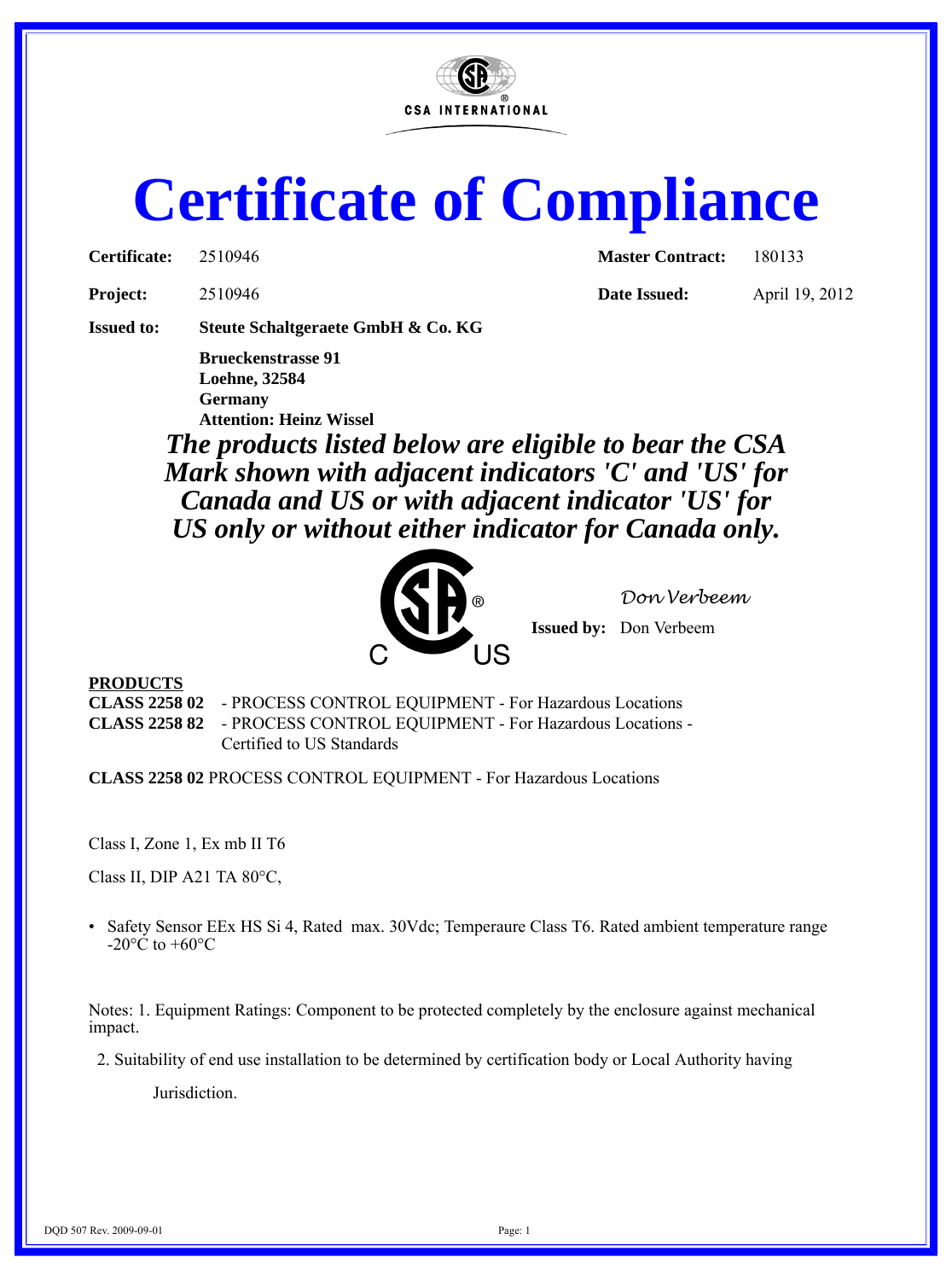

**Certificate:** 2510946 **Master Contract:** 180133 **Project:** 2510946 **Date Issued:** April 19, 2012

Class I, Zone 1,Ex mb II T5 or T6

Class II, DIP A21 TA 80°C or T95°, IP67

• Safety Sensor EEx RC Si 56 Rated max. 30Vdc, 0.125 mA/ 6VA; Temperaure Class T5 $@85°$ C or T6 $@70°$ C. Rated ambient temperature range -20 $\rm{^{\circ}C}$  to +70 $\rm{^{\circ}C/}$  +85 $\rm{^{\circ}C}$ 

Notes: 1. Equipment Ratings: Component to be protected completely by the enclosure against mechanical impact.

2. Suitability of end use installation to be determined by certification body or Local Authority having

Jurisdiction.

**CLASS 2258 82** PROCESS CONTROL EQUIPMENT - For Hazardous Locations – Certified to US Standards

Class I, Zone 1, AEx mb II T6

Class II, AEx mbD A21 T 80 ºC

• Safety Sensor EEx HS Si 4, Rated max. 30Vdc; Temperaure Class T6. Rated ambient temperature range -20 $\rm ^{\circ}\rm \check{C}$  to +60 $\rm ^{\circ}\rm C$ 

Notes: 1. Equipment Ratings: Component to be protected completely by the enclosure against mechanical impact.

2. Suitability of end use installation to be determined by certification body or Local Authority having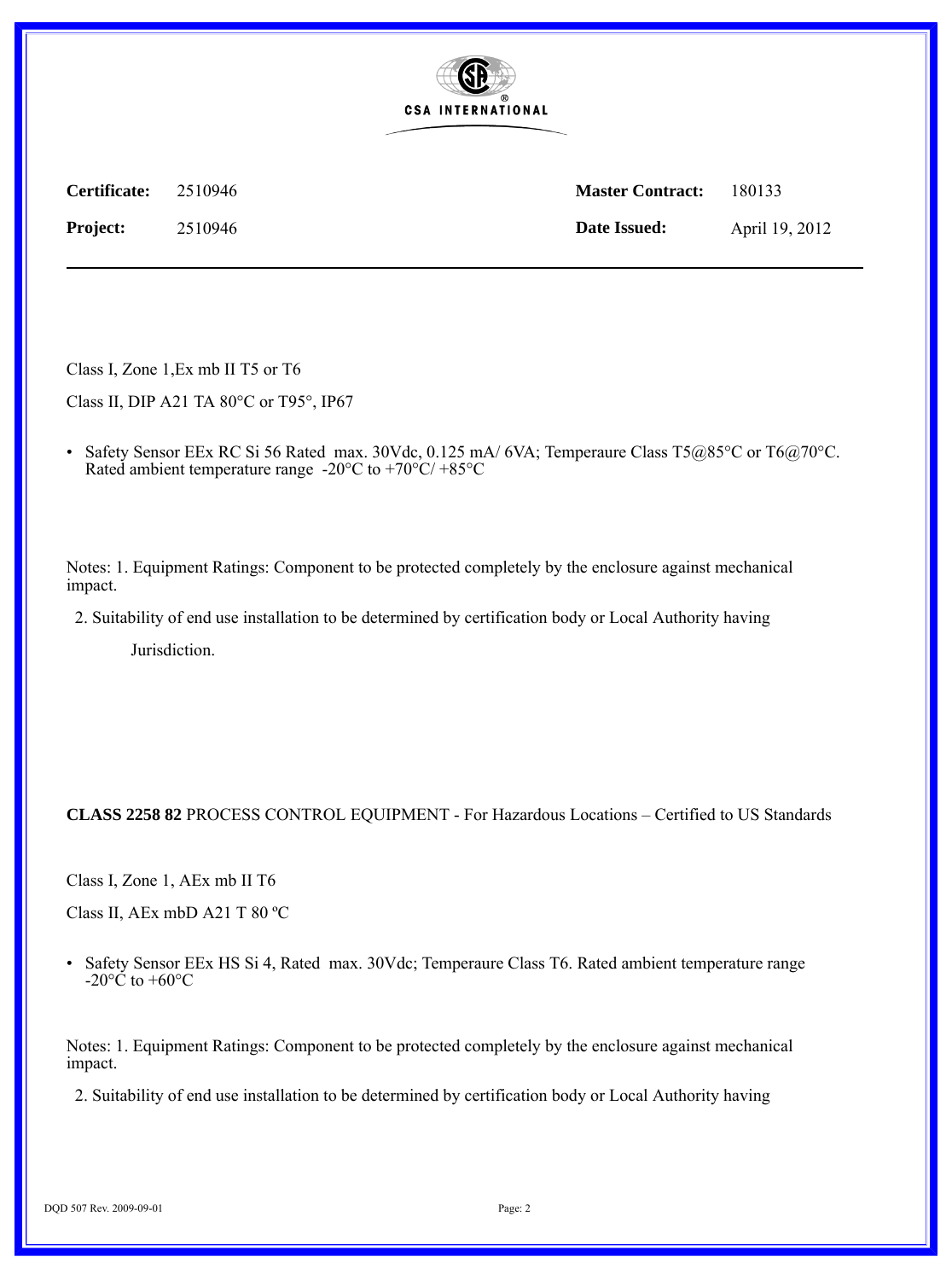

**Certificate:** 2510946 **Master Contract:** 180133 **Project:** 2510946 **Date Issued:** April 19, 2012

Jurisdiction.

Class I, Zone 1, AEx mb II T5 or T6

Class II, AEx tD A21 T 80 ºC or T95°C, IP67

• Safety Sensor EEx RC Si 56 Rated max. 30Vdc, 0.125 mA/ 6VA; Temperaure Class T5@85°C or T6@70°C. Rated ambient temperature range -20 $^{\circ}$ C to +70 $^{\circ}$ C/ +85 $^{\circ}$ C

Notes: 1. Equipment Ratings: Component to be protected completely by the enclosure against mechanical impact.

2. Suitability of end use installation to be determined by certification body or Local Authority having

Jurisdiction.

#### **APPLICABLE REQUIREMENTS**

| CSA Std C22.2 No. 0-10        | General Requirements - Canadian Electrical Code, Part II                                |
|-------------------------------|-----------------------------------------------------------------------------------------|
| CSA Std C22.2 No. 14-10       | Industrial control equipment<br>$\blacksquare$                                          |
| CAN/CSA-C22.2 No. 60079-0:07  | Electrical apparatus for explosive gas atmospheres –<br>$\blacksquare$                  |
|                               | Part 0: General requirements                                                            |
| CAN/CSA-C22.2 No. 60079-18:07 | Electrical apparatus for explosive gas atmospheres –<br>$\blacksquare$                  |
|                               | Part 18: Flameproof enclosures "m"                                                      |
| CAN/CSA-E61241-0:2004         | Electrical Apparatus for Use in the Presence of Combustible<br>$\overline{\phantom{a}}$ |
|                               | Dust $\Box$ Part 0: General Requirements                                                |
| $CAN/CSA - E61241-1: 2004$    | Electrical Apparatus for Use in the Presence of Combustible<br>$\overline{\phantom{a}}$ |
|                               | Dust $\Box$ Part 1: Protection by Enclosures "tD"                                       |
| CAN/CSA-E61241-18: 2004       | Electrical Apparatus for Use in the Presence of Combustible<br>$\overline{\phantom{a}}$ |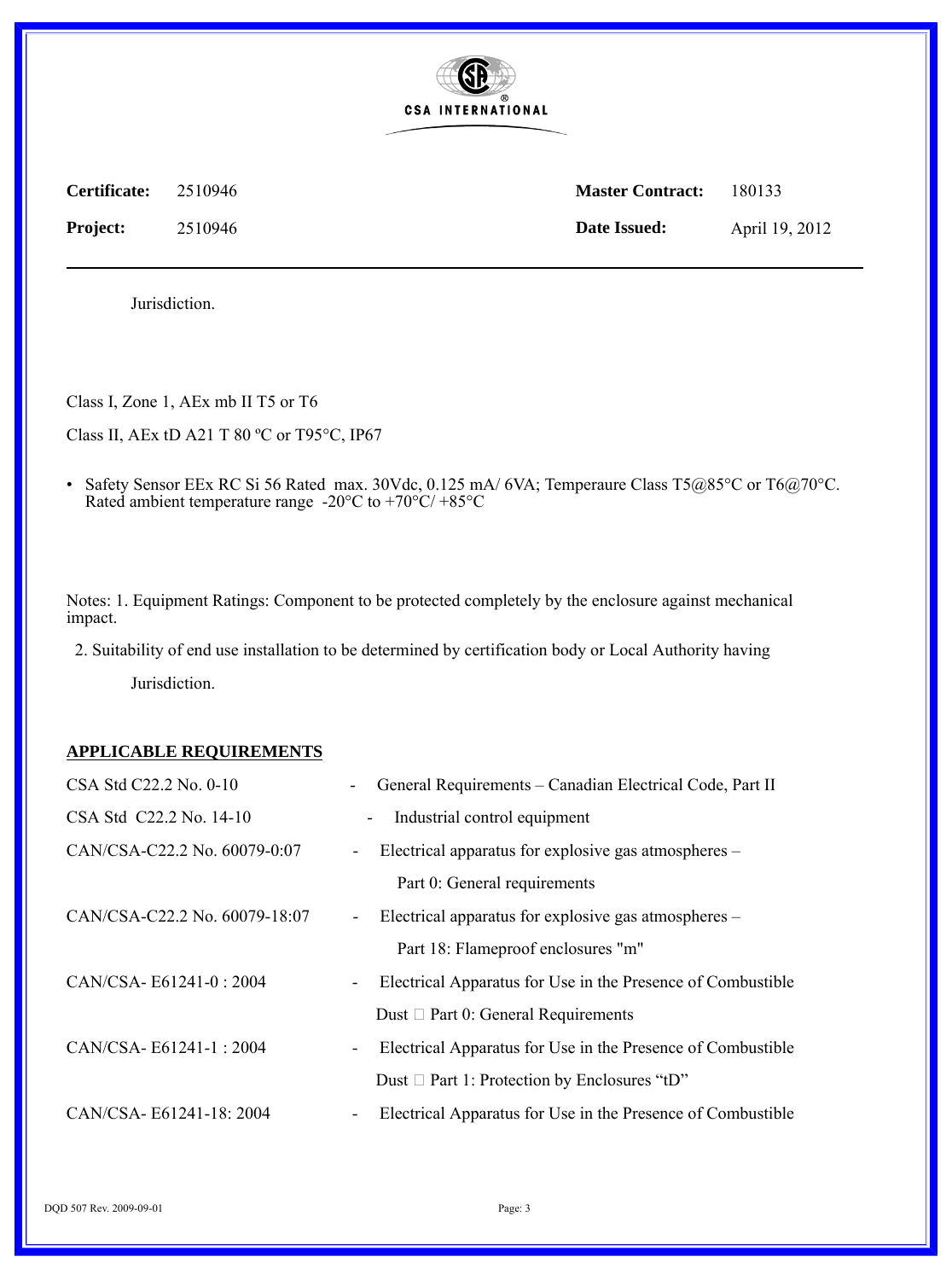| <b>GR</b><br>(R)         |
|--------------------------|
| <b>CSA INTERNATIONAL</b> |

| Certificate:            | 2510946                             |                          |                                                             | <b>Master Contract:</b>                               | 180133         |
|-------------------------|-------------------------------------|--------------------------|-------------------------------------------------------------|-------------------------------------------------------|----------------|
| <b>Project:</b>         | 2510946                             |                          |                                                             | <b>Date Issued:</b>                                   | April 19, 2012 |
|                         |                                     |                          | Dust $\Box$ Part 18: Protection by Encapsulation "mD"       |                                                       |                |
|                         | UL Std No. 508, Ed 17 (1999)        |                          | Electric Industrial Control Equipment<br>$\blacksquare$     |                                                       |                |
|                         | ANSI/UL 60079-0 (5th Edition 2009)  | $\overline{\phantom{a}}$ | Explosive Atmospheres – Part 0: Equipment - General         |                                                       |                |
|                         |                                     |                          | Requirements                                                |                                                       |                |
| by                      | ANSI/UL 60079-18 (6th Edition 2009) |                          |                                                             | Explosive Atmospheres – Part 18: Equipment Protection |                |
|                         |                                     |                          | Flameproof Enclosures "m"                                   |                                                       |                |
| ANSI/ISA 61241-0: 2004  |                                     |                          | Electrical Apparatus for Use in the Presence of Combustible |                                                       |                |
|                         |                                     |                          | Dust $\Box$ Part 0: General Requirements                    |                                                       |                |
| ANSI/ISA 61241-1:2004   |                                     | $\overline{\phantom{a}}$ | Electrical Apparatus for Use in the Presence of Combustible |                                                       |                |
|                         |                                     |                          | Dust $\Box$ Part 1: Protection by Enclosures "tD"           |                                                       |                |
| ANSI/ISA 61241-18: 2004 |                                     |                          | Electrical Apparatus for Use in the Presence of Combustible |                                                       |                |
|                         |                                     |                          | Dust $\Box$ Part 18: Protection by Encapsulation "mD"       |                                                       |                |